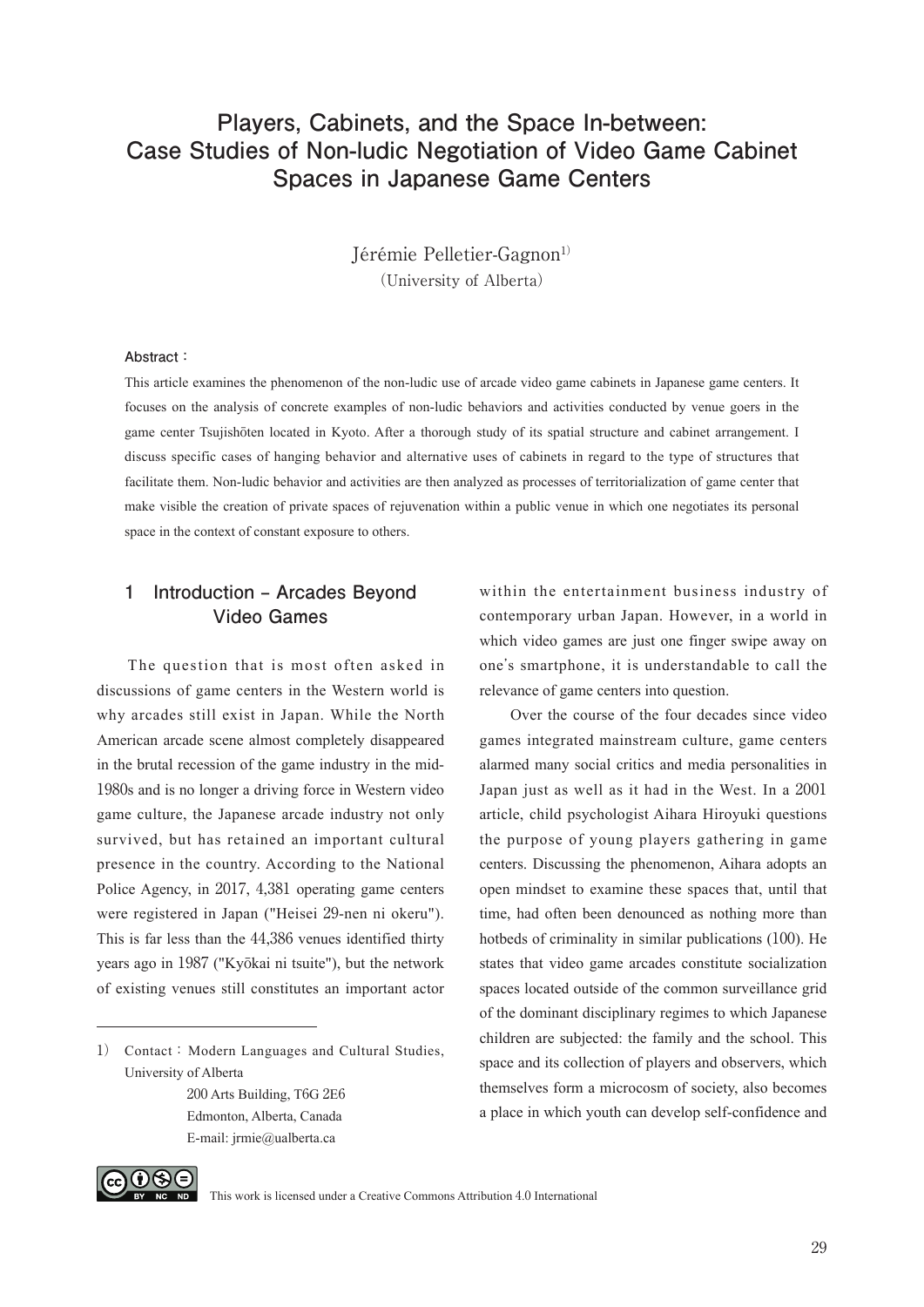a freer sense of self-expression in an alternative regime of value, based on gaming prowess rather than on social status, interpersonal relationships or academic success.

As Aihabara suggests, an important factor that explains why game centers are still frequented today might be that youths are finding genuine and unsupervised social connections therein, or even because these urban spaces facilitate moments of reconnection to oneself in the context of relative anonymity. Thus, to explain the appeal and the potential social function of game centers, it is essential to empirically investigate what is concretely happening in game centers between users, machines, and the space. How are cabinets mapped within game center spaces, and how does this mapping influence the activity occurring within? How does space affect machine design, and, subsequently, the behavior of players? These questions lead us to consider that what attracts people in these spaces might not be related to the very act of playing games for their intended purposes. What if, in game centers, playing video games was just one activity amongst many others?

Samuel Tobin calls "ludic essentialism" the overemphasis of the ludic aspect at the expense of all others in critical readings of video games (Tobin "Cocktail Cabinets"). As Tobin explains in the case of arcade games, cabinets can be used for many more purposes than simply machines that provides ludic experiences. Each type of arcade machine provides material conditions that come to define their use, such as socializing, gambling, or even simply holding players' coats. From this perspective, an arcade video game, contextualized within the space of the game center, is much more than a simple combination of software and the procedural text it makes playable. The material conditions of the device itself and its connections to the surrounding agents of its environment also matter. While arcade game cabinets are primarily used as video game platforms, they are also a device around which people can socialize while sipping a drink, doing homework, reading or even gamble, and these often constitute the majority of the activity that they enable during over the course of their

social lives. In the field of game studies, and specifically in a discussion of the afterlife of discarded arcade games, Rayford Guins speaks of the need to stop exclusively looking *at* games and start looking *around* them as well in order to expand our understanding (Guins 7). These ideas all point at the importance of looking at arcade games contextually and not uniquely as machines with a clear, preestablished, and limited purpose.

#### **2 Research Purpose and Methodology**

The objective of this article is to examine concrete examples of non-ludic behaviors and activities that take place in the game center called Tsujishōten located in Kyoto. Between February 19 and March 2, 2016, I conducted a field study in Tsujishōten in order to shed light on its gaming practices, and to evaluate the interinfluences of spatial and machine design into the play experience. My observations of this game center spanned over the course of two weeks, during which I visited the venues over long stretches of time, and at different periods to examine and take notes on a variety of customers and behavior. While many types of interaction between players, and many forms of interaction with technology were witnessed, this article focuses on the non-ludic forms of use of game cabinet observed during this period.

The primary data-collecting method for this field study was the observation of people visiting the venue, which lent itself well to the context of game centers. I immersed myself in the culture of the venue and observed the general behavior of gamers engaged with game machines, both in groups and on an individual basis. I did not make contact with participants nor conduct interviews, but took notes after witnessing specific behaviors or noticing relevant phenomena. I recorded the type of public, whether if users were male or female, in groups or by themselves, and, on certain days, the number of people entering the premises. The advantages of this methodology are numerous: in addition to permitting a greater focus on recording nonverbal behavior, it also ensures that my presence as a researcher was not noticed and that the participants'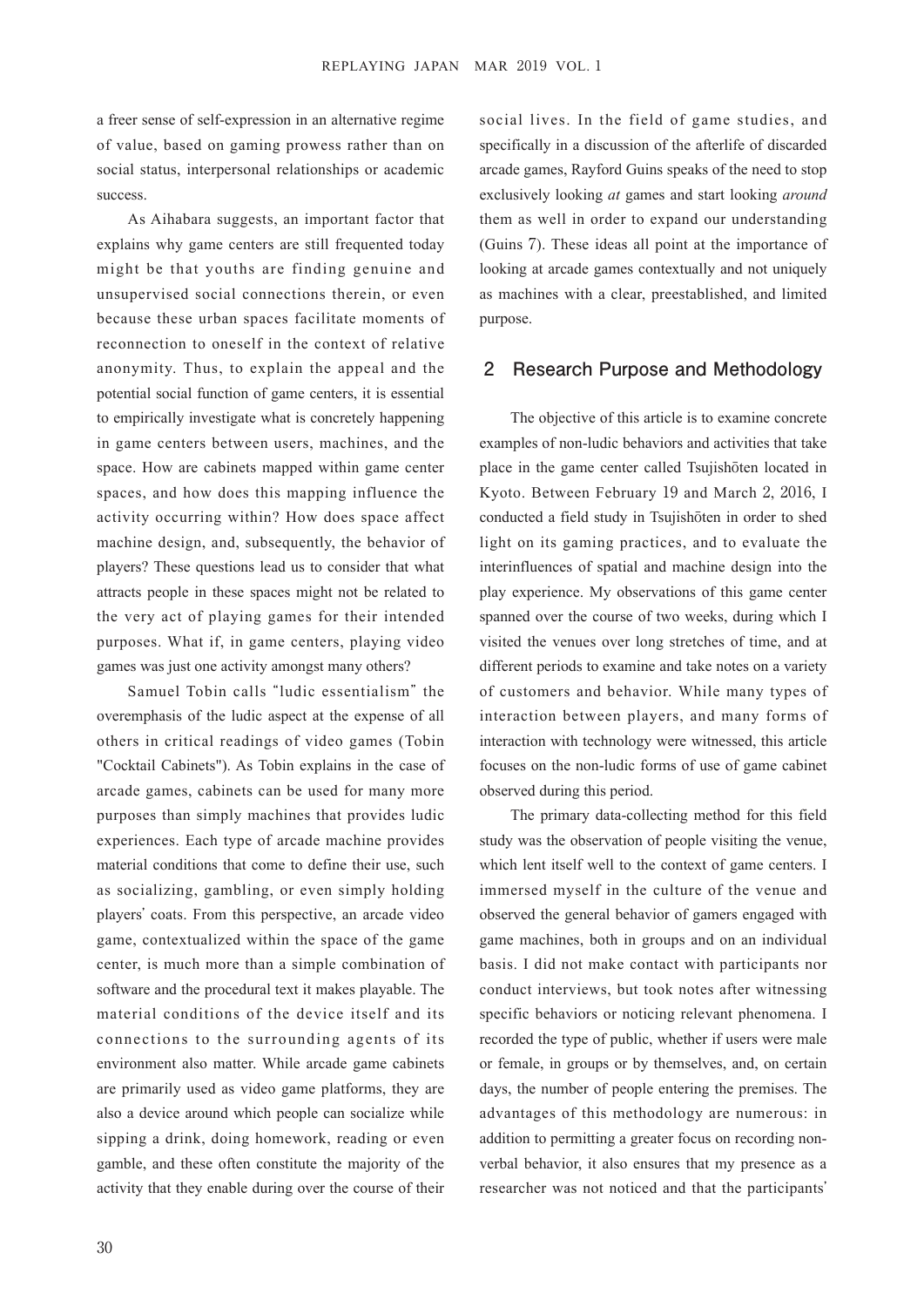behavior was not influenced. My methodological choice of restricting any contact with patrons had certain disadvantages, such as the lack of capacity to connect gaming behavior with the personal situations that characterize the participants' life beyond the arcade through follow-discussion; even so, it is well suited to capture player behavior at a micro- and macro-level and remain unbiased by the incentive of subsequent rationalizations of actions by the players themselves. A sociological methodology could well be applied to this type of research, but would have led to enquiries of different nature, and thus would have taken this research in directions beyond the scope of the objectives of this project.

The objective behind the use of this method was to capture empirical examples of player interaction with specific game machines in real-life conditions. This study is partly inspired by Tom Apperley's 2010 study of gaming rhythms, but differs because of its related focus on the formation of gaming cultures at a microlevel, which is informed directly by the social affordances of the material conditions of specific games.

This project also adopts the stance developed by Doreen Massey that space is a fundamentally multilayered entity whose individual layers, in their plurality, add different dimensions to a place, that itself, is the result of the different interactions occurring between these layers. Scratching the ludo-centric surface of Tsujishōten, the venue is also examined in terms of its internal architecture, circulation pathways, and cabinet placement patterns relative to the structure of the space. The negotiation between the structure and how users negotiate it will be informed by Michel de Certeau's dual concept of strategies, the grid set up on the urban architecture's visible plane and which imposes certain lines of movements, and tactics, city walkers' response to these structures as they use their wits and creativity to negotiate them and create new ways to navigate the city (xviii). In addition, examples of the appropriation of spaces by users in Tsujishōten will be discussed in terms of the dynamics of territorialization and deterritorialization as formulated by Gilles Deuleuze and Félix Guatari (436-437; 450).

In this study, the spaces of game centers are not interpreted as necessarily measured and quantified in a fixed capacity, but as spaces that always fluctuate and subjected to transformations by users as they negotiate them according to their shifting desires.

The observations conducted as part of this close reading process are contextualized in the physical space of the venues. The way machines are installed, isolated or exposed, influence their function, and thus the way in which players interact with them. This attention also applies to amenities often present in game centers as well as the corridors of circulation structuring access to different cabinets and installations. After identifying some of the observed non-ludic use of the machines and the space of the venue, as well as comparing them with other non-ludic behavior in other types of game centers, I engage in a theoretical reflection on the implications of these practices in regard to the social functions of game centers in Japan in the light of their potential repurposing by the neoliberal economic system.

## **3.1 Tsujishōten: Between the Past and the Present**

The golden years of the Japanese arcade in the late 1970s were characterized by the emergence of thousands of small venues operated on a very small, human scale. Most of these shops, which occupied very small commercial spaces located in small to mediumrise residential areas and, perhaps more importantly, around train stations that acted as public transportation hubs, were operated directly by their owners, who could earn a living from the income that their operation provided. These convenient neighborhood business operations located on people's daily routes could attract children on their way home from school or salarymen on their lunch breaks. For the most part, these were familiar safe spaces, the dedicated operating staff who owned the space rarely changed, and the players were familiar faces from the neighborhood. Unlike bigger establishments that provide a space structured around the economic roles of games and general profitability, these types of game centers allow users to territorialize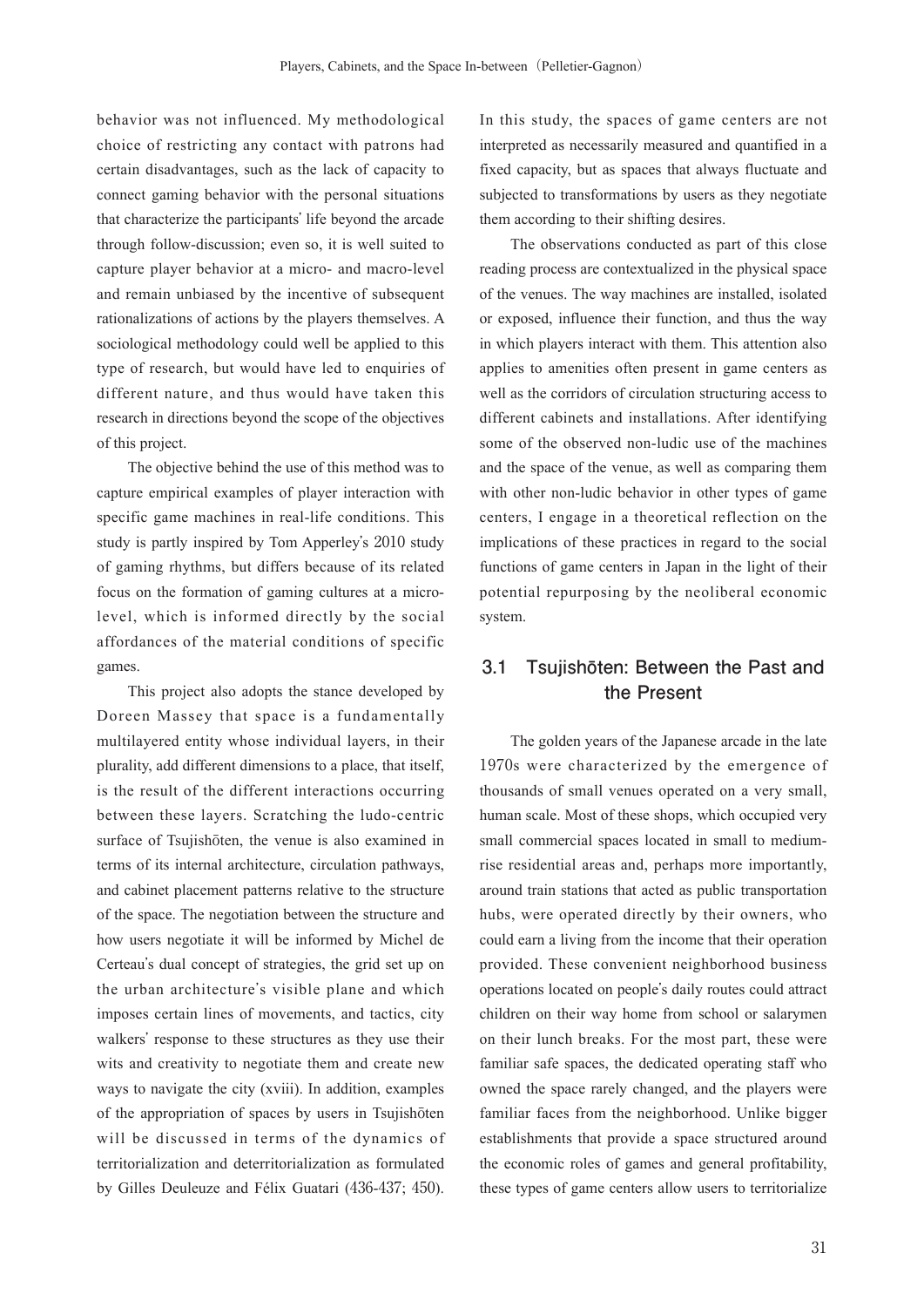the space in a more intimate and personal manner. Fictional works that take place in game centers, such as the TV Tokyo-produced series *No Con Kiddo* (No Continue Kid) and Gichi Otsuka's novel *The End of Arcadia*, all released in the second decade of the 2000s, are fueled by the idealization of these spaces. *Ekimae* game centers, meaning game centers facing train stations, as they are often called, embody Japan's nostalgia for arcade gaming and the retro games often associated with the experience. Tsujishōten is one such game center. Located on Higashi Street in Kyoto, the venue has been part of the neighborhood since its opening in 1978.

#### **3.2 Structure and Spatial Design**

Tsujishōten is located in the ground floor section of a two-story building on Higashi Street, just south of the modern JR Kyoto train station, the main transportation hub of the city. *Tsujish*ō*ten*, which literally means "crossroad shop," is a relatively common name for stores. As its name indicates, it is located close to an intersection next to other businesses, including a small Panasonic radio shop, a barber shop and a small udon noodle restaurant. A sign above the main door that is lit up at night, which reads "Video Game K.T.T.", perhaps the former name of the store, are the only signs indicating the presence of a game center. The other windows are shut by safety fences from inside the building, preventing bystanders from peeking inside and any sort of light from entering the venue.

Between February and March 2016, the period within which I observed the game center, one would directly enter the venue through its rhythm game section before accessing a tight corridor leading to the back end of the venue. Its small size prevents any sort of two-way circulation for players. The primary hub of rhythm game machines, which features a large range of some of the newest network-enabled cabinets, is relatively spacious. Located at the left-hand side of the venue, the machines are laid out in a square-like space that space feels separated from the venue and features only two pathways. A few stools in the center of the square allow players to sit and wait their turn, or, more commonly, waiting for a friend to finish their play session. A rack with two plastic baskets also allows users to store their valuables or clothing items while they play. The bright purple colors of the *Mai Mai* (SEGA 2012) and *Jubeat* (Konami 2008) machines illuminate the space and dominate the color scheme of this section.

Facing the rhythm game section, the manager of the game center usually sits in a small office to watch television and security cameras during the center's hours of operation. A freezer, a fridge and a collection of various brands of instant noodle packages are organized around the office. Players can buy cold drinks, frozen treats or snacks directly from the manager; if they purchase instant ramen, the manager tells them to wait at a cabinet where he will deliver it directly to the player after preparing it.



**Fig. 1: Tsujishōten's floor map**

The south side of the game center, which constitutes most of the floor space of the venue, is structured by an assortment of modern and retro game machines tightly organized so as to maximize the number of machines in the space while still allowing players to walk through the venue relatively easily. The majority of the games in this section of the venue are SEGA-branded products and network-connected; games such as *Wonderland Wars* (2015), *Border Break* (2009) and *Code of Joker* (2013) are the most contemporary machines. The *NesicaXLive* and *Tekken 7*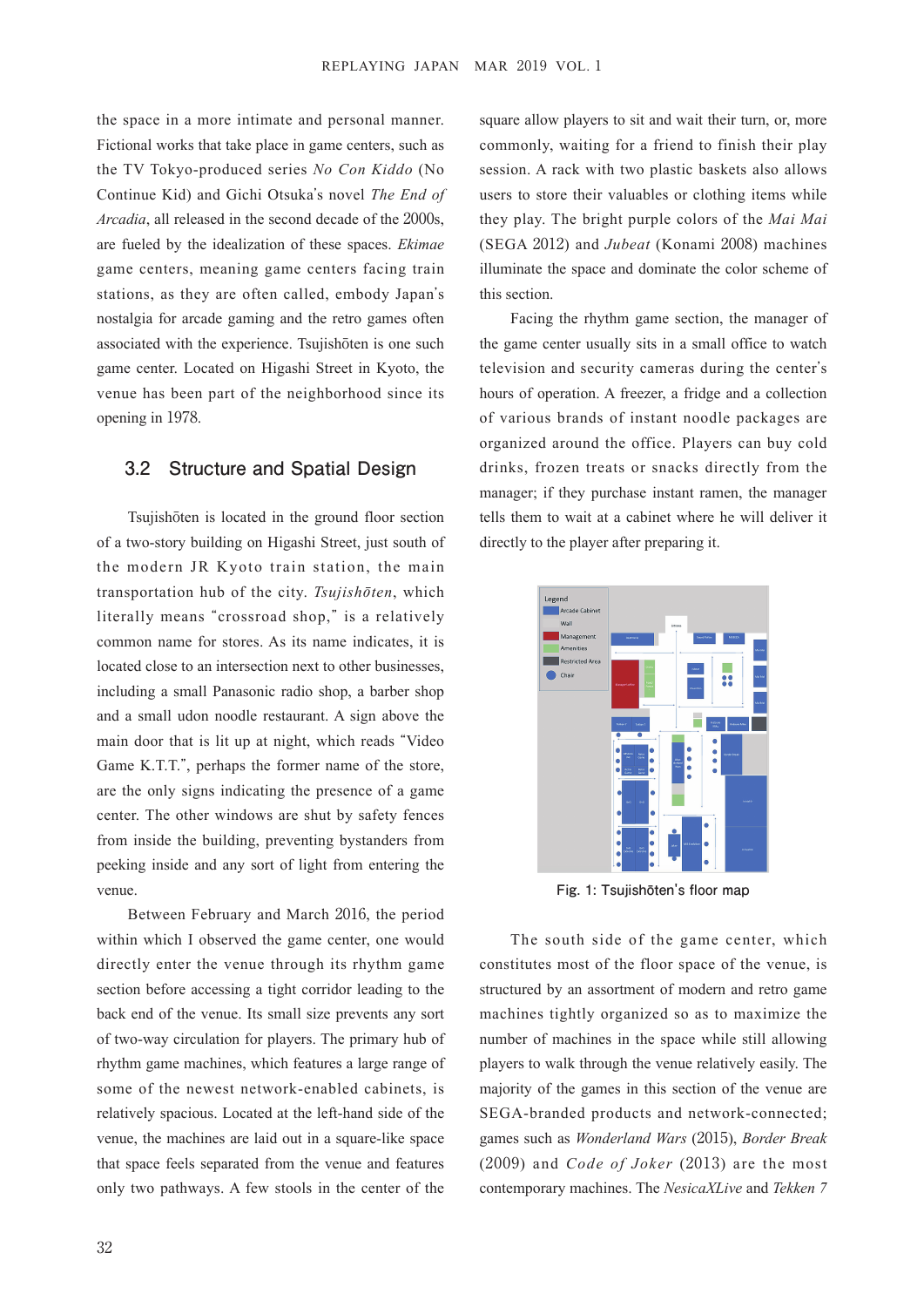(Bandai Namco 2015) machines, both offering discounted play sessions compared to other venues at 150 yen for two *NesicaXLive* credits and two *Tekken 7* credits for 100 yen, provide more conventional game genres such as fighting games and shoot'em ups; they occupy a less central place, located in the eastern back end in which pathways and aisles are narrow. A mahjong game is relegated to the isolated far back end of the venue, and at the left-hand side of the back end is a collection of sit-down machines playing two variations of the team-based robot-fighting game *Gundam VS.*  (Branpresto and Bandai Namco 2008-)*,* based on the anime series of the same name. In total, twelve machines are dedicated to this game series, which indicates the focus of this game center in terms of games and public. Tsujishōten also uses a different pricing strategy based on hourly rates to draw customers in to play these games. Indeed, for the price of  $2,000$  yen,<sup>2)</sup> a group of four players can rent unrestricted access to four of the six *Extreme Vs*. machines and play as much as desired for an hour at a time.

The eastern side of the venue's back end is characterized by the presence of isolated sets of machines of various genres. A few cabinets of *SEGA Network Taisen Mahjoong 5 Evolution* (2013) are at the far back of the venue, just opposite two *Code of Joker*  collectable virtual card game machines, while an imposing row of *Initial D* (SEGA 2002-) and *Cyber Trooper Virtual-On* (SEGA 1995) cabinets, respectively a driving and robot fighting game, occupies the far east corner. These machines are rarely used but are similarly located in a corner of the arcade that is difficult to observe from afar due to the arrangement of the machines on the floor. One must walk close to the machines to verify whether a player is already using it or not. In order to cut the power expenses of the arcade, and potentially the amount of noise within, the *Cyber Trooper Virtual-On* cabinets are not powered on during hours of operation and were never on during the

observation period. A piece of paper taped to one of the cabinets indicates that players need to directly ask the venue operator should anyone desire to pay the game in order to have the power turned on and the game activated.



**Fig. 2: the Cyber Trooper Virtual-On section**

These elements indicate that Tsujishōten is a meeting place for youth, a familiar spot to socialize through video games, and an urban landmark in front of which people wait for friends to arrive. However, behind its visible structure and spatial organization is the intention of providing a comfortable and familiar space for regular commuters in order to tempt them into spending a hundred yen on a video game experience on their way home. Game centers, at this specific moment of time usually situated between 4:00 and 7:00 PM, also provide a space for unwinding from busy work or school days before fulfilling domestic responsibilities at home. This side of the space is expressed in the different types of amenities available for players: washrooms, baskets to store clothing items including gloves for those who use them to play rhythm games, ashtrays, change dispensing machines and hand towel distributors used to wash one's hands after playing. Other elements and practices that characterize Tsujishōten transcend the norms of the industry and create a sense of place that feels comfortable, homelike and informal.

One of the fundamental parts of this space is the wardrobe-like metallic structure located in the middle of the venue, on which a few plastic hangers are left to encourage patrons to leave their coats on the structure and their bags on one of the two shelves located at the waist and knee levels. The limited space of the venue,

<sup>2)</sup> The hourly rate seems to vary depending on the season and the release of game updates, reaching up to 2,500 yen.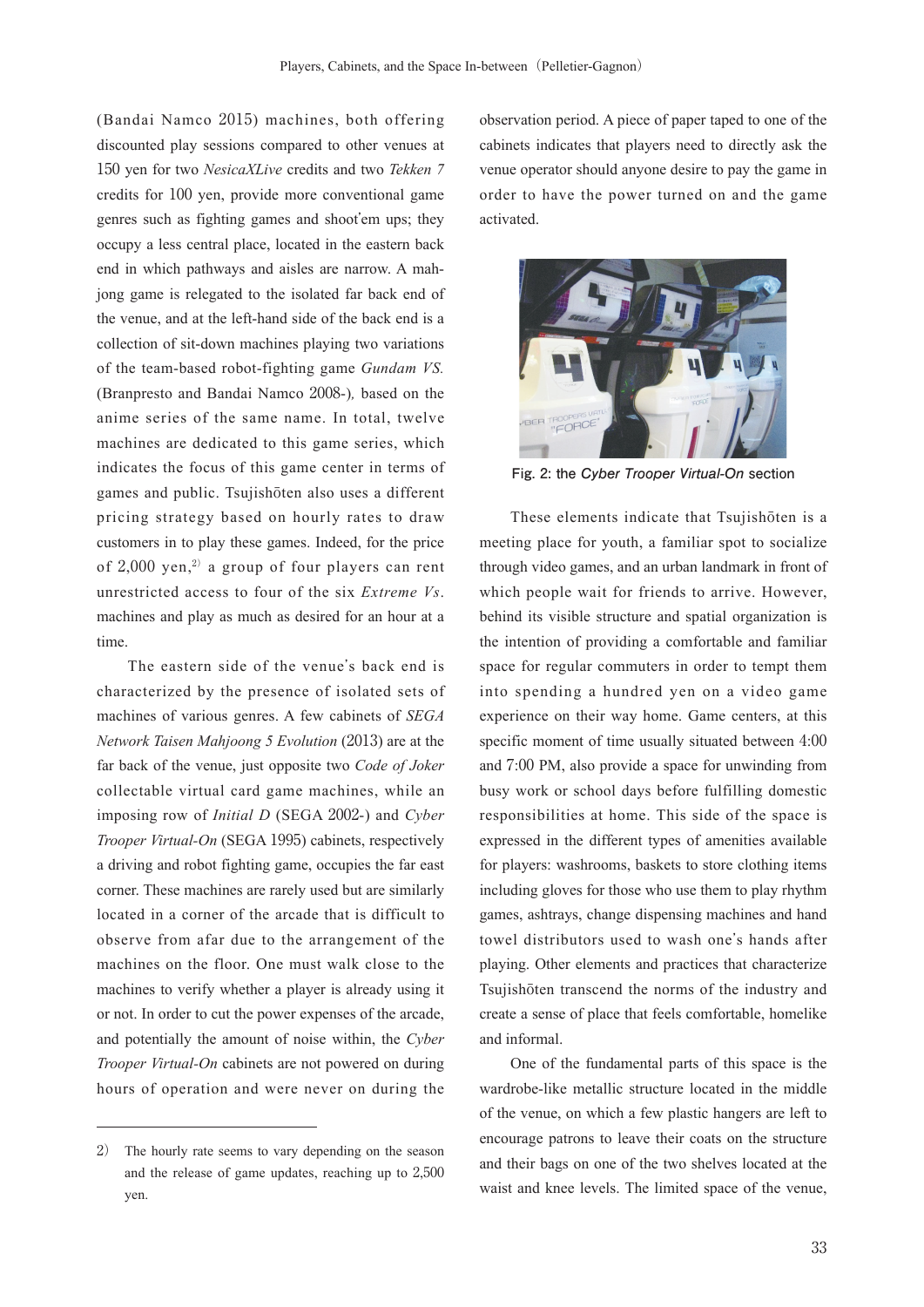which also limits the number of players present in the arcade at any given time, makes the presence of a coat hanger viable to maximize floor space and increase the comfort of their play session, and perhaps encourage them to extend their stay. Most importantly, however, the space is designed to allow the existence of multiple micro locations where players wouldn't be seen by other players in the venue or the managing staff.



**Fig. 3: Clothing rack in Tsujishōten**

## **3.3 Rhythm and Fluctuations: The Game Center as an Extension of Home**

My observation of the space was conducted during different times of the week and various hours of the day. Data collected on the number of players in the venue and their various levels of interaction demonstrate that the game center operates on a shifting daily rhythm; not only does the flow of customers coming to Tsujishōten fluctuate greatly during the day, but the interpersonal interactions displayed between players also change. While some customers come in groups to make full use of the space's function as a social gathering place, others approach the cabinetladen space as an extension of home where one is free to relax in a familiar setting. In it in these cases that machines are sometimes used for purposes other than ludic ones, where the primary appeal of game centers do not concern the games, but is instead located around them.

From 10:00 AM to the end of the afternoon around 4:30 PM, the number of players present in Tsujishōten is very low, and the users present tend to engage with the machines on an individual level or in pairs. On March 2, 2016, the player count at 2:00 PM was four players, of whom two were engaged with the *Initial D* driving game machines with their coats hanging off the driver's seat, while two others played *Tekken 7* side-byside, complementing their play session with snacks, drinks, and cigarettes. Later that afternoon, at around 3:30, the situation remained comparable, but a small group formed around the *Tekken 7* machines, watching the same players taking on one another through the game. At the same moment, other players started to occupy different parts of the space; one player enjoyed the rhythm game space, while another played against online opponents at a *Code of Joker* cabinet. An hour later, a second customer entered the rhythm game space segregated from the rest of the venue, and both players began a long multiplayer session on the rhythm game *Mai Mai*, which features a two-player mode allowing two cabinets to simultaneously play over the same song and compare their scores. The two high-school-aged boys then proceeded to enjoy the rest of the evening. The two occupied the whole rhythm game subspace and appropriated it as a sort of personal space for their exclusive use. They made a lot of noise during and after gameplay, particularly vocal expressions of satisfaction and defeat, and also physically interacted with the space at large in typically non-conventional ways such as performing very exuberantly before suddenly lying on the floor with both arms extended to rest, a type of behavior that would conventionally be difficult to perform in a normal setting.

Every day from 4:30 onward, as the school and work day comes to an end, more customers walk into the venue, and one can witness the formation of small groups of players around cabinet sets. On March 2, for example, from that time onward, all game activities occurring in the venue involved groups of two players or more that were either observing *Tekken 7* matches, playing *Mai Mai* together, or enjoying a few races of *Initial D* in networked mode. This was observed to be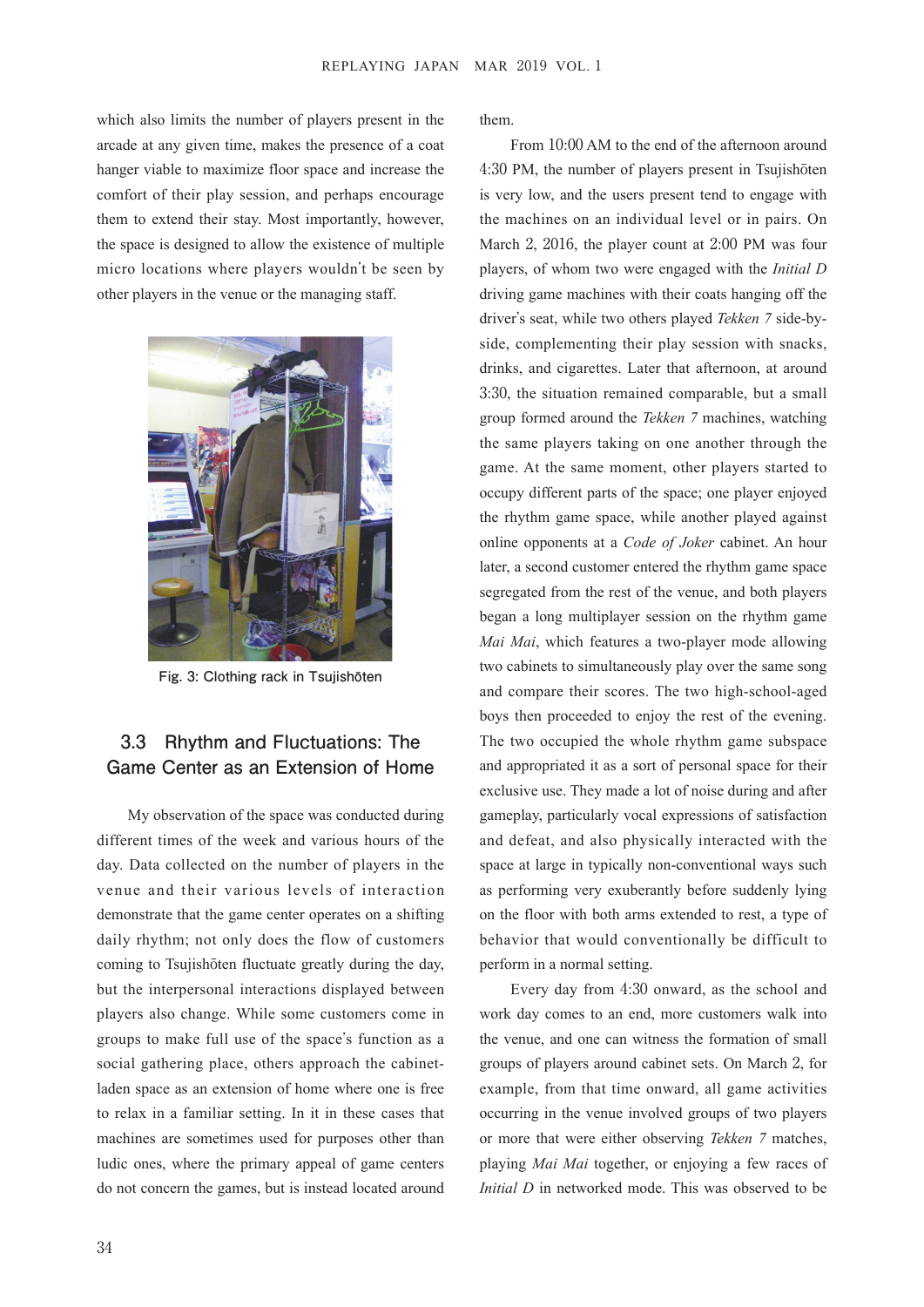the busiest time for Tsujishōten during the week. Despite the very tight space to which they are confined, the racing game cabinets often attract groups of players observing the action from very close, sometimes sitting on seats and cabinets directly beside them. The layout of this section of the center prevents casual observation of other players' play sessions from a safe interpersonal distance; performers and observers must be at very close to one another to allow observation and, given the social codes of game centers based on limited social interactions between strangers, this spatial arrangement tends to be tailored for groups of people with previously existing social bonds. Surrounded by familiar faces, their bags scattered around the machines and casually eating bowls of instant ramen noodles, players tend to feel empowered and comfortable enough to be more vocal and physically demonstrative in their play style, accentuating their movements. One of the players observed on February 25 even felt comfortable enough to play the game without shoes on.

### **3.4 Non-ludic Uses of Cabinets: Space Appropriation and Hangers**

In most instances, the cabinets in the venue are not used to their maximum capacity; plenty of empty space, buffer space and unoccupied cabinets make up the usual spatial structure of the space and any game sessions. In addition, instead of actively engaging with the machines, many venue goers use them for other, non-ludic purposes. Many customers use the cabinets to kill time on smartphones and other handheld devices, to sit at in order to observe the play session of a neighboring friend, or, as I observed on Friday, February 19, at 8:30, even use them as a makeshift bed for a quick nap during a late evening. These types of non-ludic behaviors are more commonly found in the south-east corner of the venue, and generally involve the racing game and the *Cyber Trooper Virtual-On* cabinets; the design of these machines, which feature elaborate and comfortable plastic seats that provide an additional layer of isolation due to their large edges, as well as their location in the most isolated corner of the venue, can be understood as incentives to use the cabinet in this particular way. These types of "players" are not economically active assets per se for the operators since they do not spend money in any of the machines of the game center or become involved in its broader ludic activity by taking the part of the active user or the observer. Even so, these "hangers," as Samuel Tobin refers to them, are nevertheless fully constitutive elements of the social fabric of the arcade.

Hangers, arcade patrons who are not playing video games, have been part of the arcade scene in the United States since the arrival of coin-operated video games in the 1970s. They have been defined mostly by the disciplinary regime of arcade owners and operators through various policing and crackdown methods that primarily sought to limit the presence of people who did not bring in financial benefits to their operation (Tobin "Hanging in the Video Arcade"). As Samuel Tobin points out, despite their importance in shaping the situated nature of arcade gaming, hangers have often been evicted from histories of arcade culture that prefers tales of performance and active engagement. This is further emphasized by the instability of hanging behavior itself, which is constantly adapting itself to the rules and affordances in specific venues, and whose negative behaviors are identified by owners and operators, never by themselves. The history of hangers in the United States illustrates not only the nature of arcades as a contested place, but also the importance of tolerating certain types of hanging behavior in order to create a sociocultural space free from exclusively economic incentives. Hangers tend to cruise from machine to machine, filling the gaps between active players, inhabiting the space's empty spots, and tactically using the space creatively for alternative purposes as they escape surveillance (Tobin "Hanging in the Video Arcade"). The overwhelmingly dominant responses of arcade operators to such customer practices include crackdowns, articles published in operator magazines warning of hanging behavior, and the establishment of surveillance regimes, but as the example of Tsujishōten demonstrates, taming this disciplinary regime by restraining player agency might have helped to create a more sustainable arcade game parlor environment with different sociocultural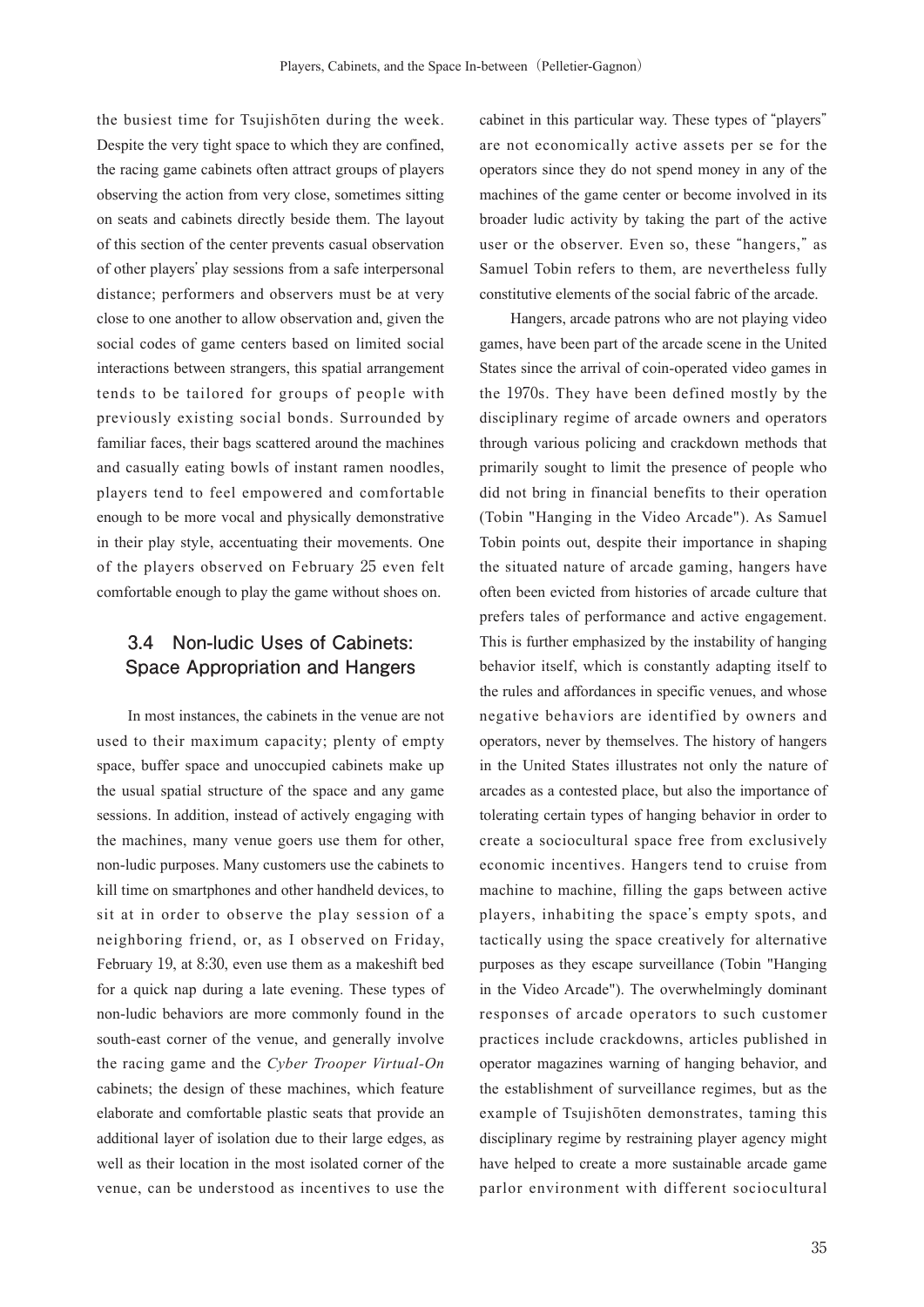functions.

### **3.5 Hanger Behavior in Game Centers: Daily Tactics and their Neoliberal Capture**

Sociological studies of game centers have examined cases of tension between operators and users linked to the game center's ambiguous status as a privately-owned commercial space and embedded with the social functions often associated with the notion of public space. Perhaps the most significant example is Katō Hiroyasu's discussion of the process of consensus building between different types of game center users. (182-220). However, physical hanging behavior in contemporary game centers does not seem to be frowned upon in Japan. On the contrary, some venues seem to actively encourage customers to occupy their spaces for purposes other than strict game consumption that brings tangible financial benefits.

Most large-scale game centers in Japanese urban settings provide customers with spaces and facilities that facilitate forms of engagement that differ from strict and economically-viable video game playing. Isolated tables and stands on which communication notebooks, picture notebooks and strategy guides are placed direct gamers prone to hanging behavior to specific locations by providing the possibility of actively engaging the space of the arcade regardless of their ability to spend money for game sessions. In these contexts, however, the resulting type of engagement remains within the realm of activities from which the venue might be able to reap long-term benefits by harnessing a type of labor from these patrons. The case of SEGA's game center established in the district of Akihabara illustrates the neoliberal capture of non-ludic activities within Japanese arcades. In 2013, the multifloor game center complex turned one of its floor sections into an entire room filled with derivative representations of the vocaloid and rhythm game character Hatsune Miku shown wearing a variety of clothing styles called modules. The center invited customers to sit down at one of the many desks and provide their own illustrations of the popular character in illustration sketchbooks. Writing in communication

notebooks or drawing in sketchbooks provided by the venue, to some extent, demonstrates tolerance of hanging behavior in these spaces. However, this example also shows the double-sided reasons behind welcoming non-paying customers; such installations indeed capture the creative labor of arcade goers to feed a game franchise with content and game center chains beyond the games themselves, as well as developing an emotional proximity towards specific game-related characters.3) As part of the process, customers could vote for which modules should be included in the then-upcoming version of the portable game *Hatsune Miku Project Diva F* (SEGA 2013), thus further engaging players to engage with the space in a fashion that is not strictly economic.

### **3.6 Hanging Behavior in Tsujishōten: Cabinets as Territories**

Game cabinets in Tsujishōten serve purposes other than ludic experiences, such as gathering places, eating surfaces, studying desks, or makeshift beds, more often than those in most other game centers. Such repurposing of the machines originates from their intrinsic affordances that, despite being present in other venues, are perceived differently in Tsujishōten, partly influenced by the environment in which they are located and its characteristics. The appropriation of machines to fulfill the needs of users also reveals that the navigation of game center spaces cannot be read in a deterministic fashion because the users make their own use of navigation tactics in a space that has been strategically structured to favor certain types of interactions. As the structure of the game center's space

<sup>3)</sup> Character images, or *kyarakut*ā in Japanese, often shortened to *kyara*, are ubiquitous visual elements in contemporary Japanese popular culture meant to bestow a sense of affect to an object by giving it a cute drawn form. According to Itō Gō, *kyara* are mobile in that they are not tied to any particular medium due to their twodimensional nature, and they are communicative with regard to their ability to enable communication between different media (Steinberg Coda: The Character-Media Synergy).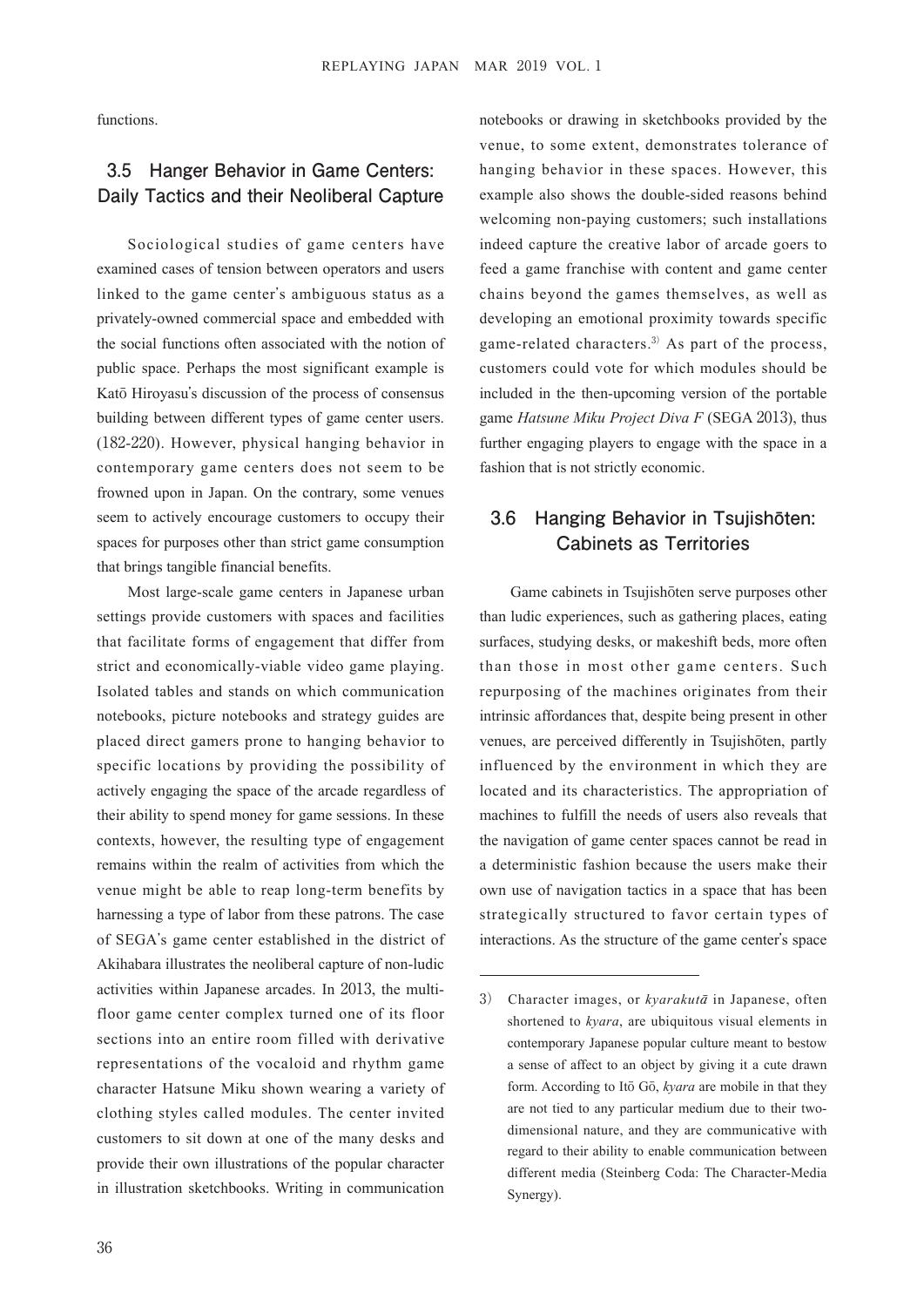invites a familiar approach to the machines and closeknit interaction between customers, the fashion in which the affordances (Gibson; Norman) of the machines are perceived and acted upon need to be examined on an individual level. Users who choose and use a cabinet at which to spend time appropriate it in a much more creative and holistic fashion than those in other venues, and, to some extent, this process is like that of a complete, but temporary, colonization of a micro-public space in which users appropriate the machines for their own use by redefining its purpose.

Beyond their function as ludic objects, game cabinets in Tsujishōten can also be understood as territories within the arcade that can be and are occupied by different players or groups of players. Game cabinets, as micro spaces that present themselves as territorialized and compartmented, are more subject to deterritorialization by users without reforming their initial structure; Tsujishōten's customer base turns them into intimate places within a public setting, an extension of home. The customers' use of the machines demonstrates contradictory processes of reterritorialization as they choose a cabinet and make it their own. Cabinets are often used as eating surfaces on which plastic ramen bowls, drinks and other types of food are consumed, and the remains can often be witnessed by subsequent occupants, as trash is rarely thrown in the provided trash cans and, unlike in more orderly spaces such as restaurants and cafés, no waiting staff come to maintain the machines.

### **3.7 Hanging Behavior and Cellphones: The Private-in-the-Public**

The space of arcade cabinets is settled by users in a variety of other ways, all linked by the common notion of homeliness and the desire for an intimate and separate space within the public space. Though these appropriations of arcade cabinets are totalizing, they remain temporary, and as soon as customers leave, they usually leave little trace of these specific types of previous occupation. Yet, the use of game cabinets as places at which one sits to use his/her smartphone stands out as the most fully realized embodiment of this phenomenon.

The arrival and settling of smartphones and other personal devices in the very fabric of the public setting has been associated with the privatization of public space and even criticized as capitulation to the demands of neoliberal capitalism and the individualization of society. However, de Silva and Frith have instead argued that the use of these types of new technology constitutes "a physical instantiation of the constantly negotiated understanding of how public and private are related" as they make "their socially negotiated nature" (52) visible. For their part, Sheller and Urry debunk the common notion of the purity of public spaces and the idea that the privatization of the public sphere equates to a loss of democratic control and the erosion of social life (109). Instead, they emphasize that the private and the public are not consensually differentiated concepts within the academic literature and that, fundamentally, the two concepts are blurred, fluid, mobile and hybrid rather than static and zoned. Similar places fulfill a mixture of purposes and host a variety of activities, what they call the private-in-public life (110). The automobile, for example, comes to represent the mobility of these spheres and their interpenetration as one drives on a public road to a place akin to a dwelling.

Through the repurposing of cabinet space, gamers and users of Tsujishōten make visible the fluid and hybrid nature of game centers as spaces that can be read through Sheller and Urry's concept of the publicin-private. Their use of space also debunks the apparent contradiction between the existence of intimate homely play space within a public venue open to interventions by other people, a fundamental part of the act of playing in public. Game cabinets are complementary devices of daily life that, like the automobile, provide ways to experience the public within a personal subspace; they are fluid spaces whose vocation is always in the process of transformation and hybridization due to their existence as public devices to be used as a temporary personal territory.

As mentioned above, the use of mobile screens within arcades and at game machines adds another layer of individual isolation within a public setting. The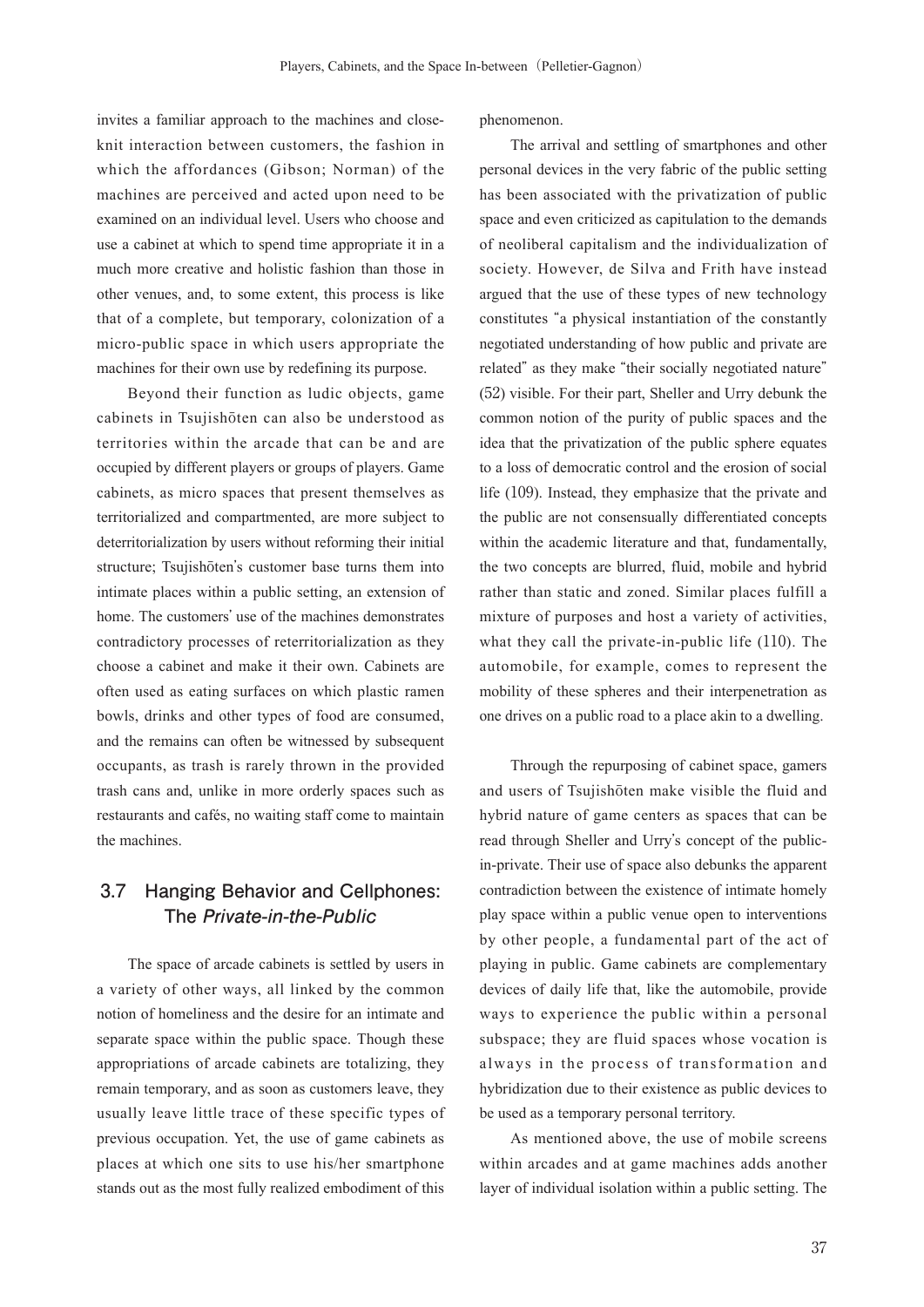use of portable screens and devices as complementary to the arcade game's own screen is not benign in our reading of arcade space; while gaming might function as escapism by immersion into a ludic activity, the public setting of arcade games always involves performance and the tacit agreement to being observed by the other users of the space. Using cellphones as a communication device and also, most interestingly, as a ludic device in this space can be seen as a way to reconnect with an entirely private space. The micro space of the smartphone does not exclusively belong to the realm of the private space; overlooking a neighbor's smartphone screen is frowned upon despite the heavy use of smartphones in public settings such as on commuter trains, where people are usually standing very close to one another.<sup>4)</sup> The use of smartphones in this context, far from constituting a paradox or a form of invasion by the private and individual sphere within the arcades, makes the perpetual negotiation between the private and the public visible, and also illuminates the intimacy and performance that surround the act of playing on an arcade cabinet. It also demonstrates the multiple layers and functions of arcade cabinets within a single space as time passes. Cabinets constantly switch from being settled to supporting an intimate play space through the colonization of its surface by some players' personal objects such as drinks, food, cellphones, or bags, to being used more openly for public observation or for gregarious play forms by groups of people. The use of cellphones during downtime, in between play sessions, or as brief private moments of escapism that allow moments of rejuvenation before re-engaging the public reflects this phenomenon, and the hanging behavior that it generates is as much a staple of game center life as game playing itself.

#### **4 Conclusion**

The case study of Tsujishōten reveals the many forms that processes of cabinet territorialization may take, and thus challenges the ludo-centric perspective on the social function of arcades. Although game cabinets hold certain affordances that facilitate a specific type of play, they do not impede alternative and creative ways to repurpose the machines to fit the ludic, or non-ludic, needs of different users. To play in public is first to occupy a territory and always negotiate one's position in the liminal space between the private sphere and one's exposure to the public.

Beyond their prescribed ludic functions, game cabinets have been shown to be sometimes perceived, and used, in very basic ways. From glorified benches to makeshift beds, and from sleeping to eating surfaces, machines have been shown to facilitate certain types of hanging behavior that go beyond preconfigured ludic activity. The use of cellphones as a device which inserts itself within hanging behavior has also shown to provide a path to understand this practice as acts of negotiation between the private in the public. Users are not so much severing themselves from the social sphere of the venue, but they rather make visible the creation of instances of rejuvenation within a public space, preparing one to re-engage with others in a better disposition. However, hanging behavior is not inherently self-serving or emancipating as its potential can also be harnessed by neoliberal interests in specific contexts where non-ludic activities are directed towards other activities.

At a fundamental level, the results of this study complexifies the definition of arcade gaming as an activity geared towards performance or casual experience, as it is often described. Rather, it prompts us to look at game centers as a space structured in specific ways that affords certain types of behaviors and presence. Game centers are sites of multiplicity arranged in different co-occurring layers that span both ludic and non-ludic forms of engagement which, through their coexistence, impact one another. Game cabinets, as the primary material of game centers, are privileged points of investigation and studying them,

<sup>4)</sup> The existence and well-spread circulation of privacy screen protectors for smartphones that prevents bystanders from seeing the screen from an angle suggest that a significant proportion of cellphone users are mindful of letting other people look at their phone activity in public. This also reinforces the idea that the space of the smartphone constitutes an abstract private domain.